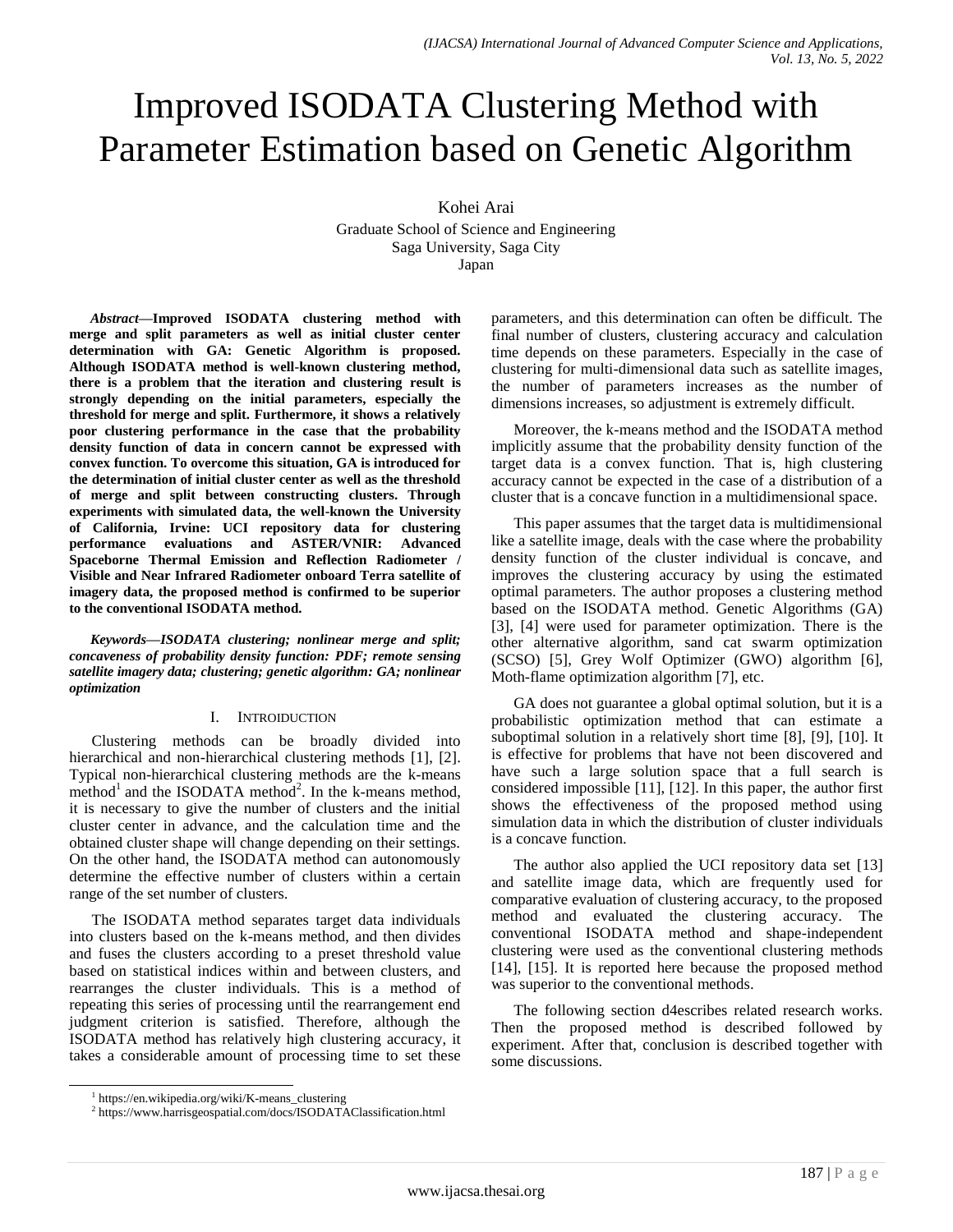#### II. RELATED RESEARCH WORK

Influence due to geomorphology on context Genetic Algorithm: GA clustering is investigated [16]. On the other hand, learning processes of image clustering method with density maps derived from Self-Organizing Mapping (SOM) is also proposed [17].

Non-linear merge and split method for image clustering (closely related to the proposed method here) is proposed [18]. Meanwhile, revised pattern of moving variance for acceleration of automatic clustering is investigated [19].

Automatic detection method for clustered micro calcification in mammogram image based on statistical texture features is proposed [20]. On the other hand, comparative study between the proposed GA based ISODATA clustering and the conventional clustering methods are conducted [21].

Image clustering method based on density maps derived from Self Organizing Mapping: SOM is proposed [22]. Meanwhile, clustering method based on Messy Genetic Algorithm: GA for remote sensing satellite image clustering is proposed [23].

Visualization of learning process for back propagation Neural Network: NN clustering is proposed [24]. On the other hand, improvement of automated detection method for clustered micro calcification base on wavelet transformation and support vector machine is attempted [25].

Image clustering method based on Self-Organization Mapping: SOM derived density maps and its application for Landsat Thematic Mapper: TM image clustering is proposed [26]. Also, comparative study between the proposed shape independent clustering method and the conventional method (k-means and the others) is conducted [27].

Genetic Algorithm: GA utilizing image clustering with merge and split processes which allows minimizing Fisher distance between clusters is proposed [28]. Also, Fisher distance-based GA clustering taking into account overlapped space among probability density functions of clusters in feature space is proposed [29].

Initial centroid designation algorithm for k-means clustering is proposed [30]. Meanwhile, Pursuit Reinforcement Competitive Learning: PRCL based online clustering with tracking algorithm and its application to image retrieval is proposed [31].

## III. PROPOSED METHOD

Clustering is a method of classifying target data by collecting similar items based on the similarity or dissimilarity between target data individuals and generating groups (clusters); also called analysis. The criteria for measuring how similar the target data individuals are similarity (dissimilarity) and dissimilarity. The degree of similarity is, for example, a measure indicating that the object is more similar as the value is larger, such as the correlation coefficient.

On the other hand, the dissimilarity, which is also called the dissociation degree, is a measure indicating that the larger the value, the less similar the objects. Generally, dissimilarity (distance) is often used. The similarity defined in clustering has indices such as matching coefficient and similarity ratio, while there are many definitions of distance.

In this paper, we use local mean distance and similarity that can deal with the case where the probability density function of the target data individual is a concave function, and it is necessary for the ISODATA method by GA using the fitness function based on these. We propose a clustering method that determines the initial cluster centers as well as the thresholds for cluster partitioning and fusion.

## *A. Local Average Distance and Local Similarity*

The author proposes the Moving Window method. Once the local range (Window) is determined, the local interindividual distance and the similarity within the range are obtained. The Moving Window method is a method of finding the sum or average of local distances and similarities over the entire area by moving the local area little by little along each dimension (Fig. 1). In this research, the author uses a hypersphere as a window in multidimensional Euclidean space. In the figure, while moving in the local range of radius r, the distance between individuals within this range, or the sum and average of the similarities are obtained.

As shown in Eq. (1), the average value of the interindividual distances within the local range is called the local average distance *L*.

$$
L = \frac{1}{n(n-1)} \sum_{i=1}^{n} \sum_{j=1, j \neq i}^{n} \delta_{i,j} \left| |l_i - l_j| \right| \tag{1}
$$

where,

$$
\delta_{i,j} = \begin{cases} 1, & \text{if } C_i = C_j \\ \frac{1}{2}, & \text{if } C_i \neq C_j \end{cases}
$$
 (2)

In addition, n is the number of individuals in the local range, 1 is the position vector of the individual, and *Ck* is the membership cluster of the individual of k. That is, the distance (norm) between individuals is the sum of all the distances between individuals in the local range considering 1 for the same cluster and half the weight for different classes.

Sum of local similarity is defined as follows:

The difference in distance between individuals belonging to the same cluster as the diameter within a certain local range is taken as the similarity, and the sum *DS* thereof is obtained as in the following formula.



Fig. 1. Moving Window Method.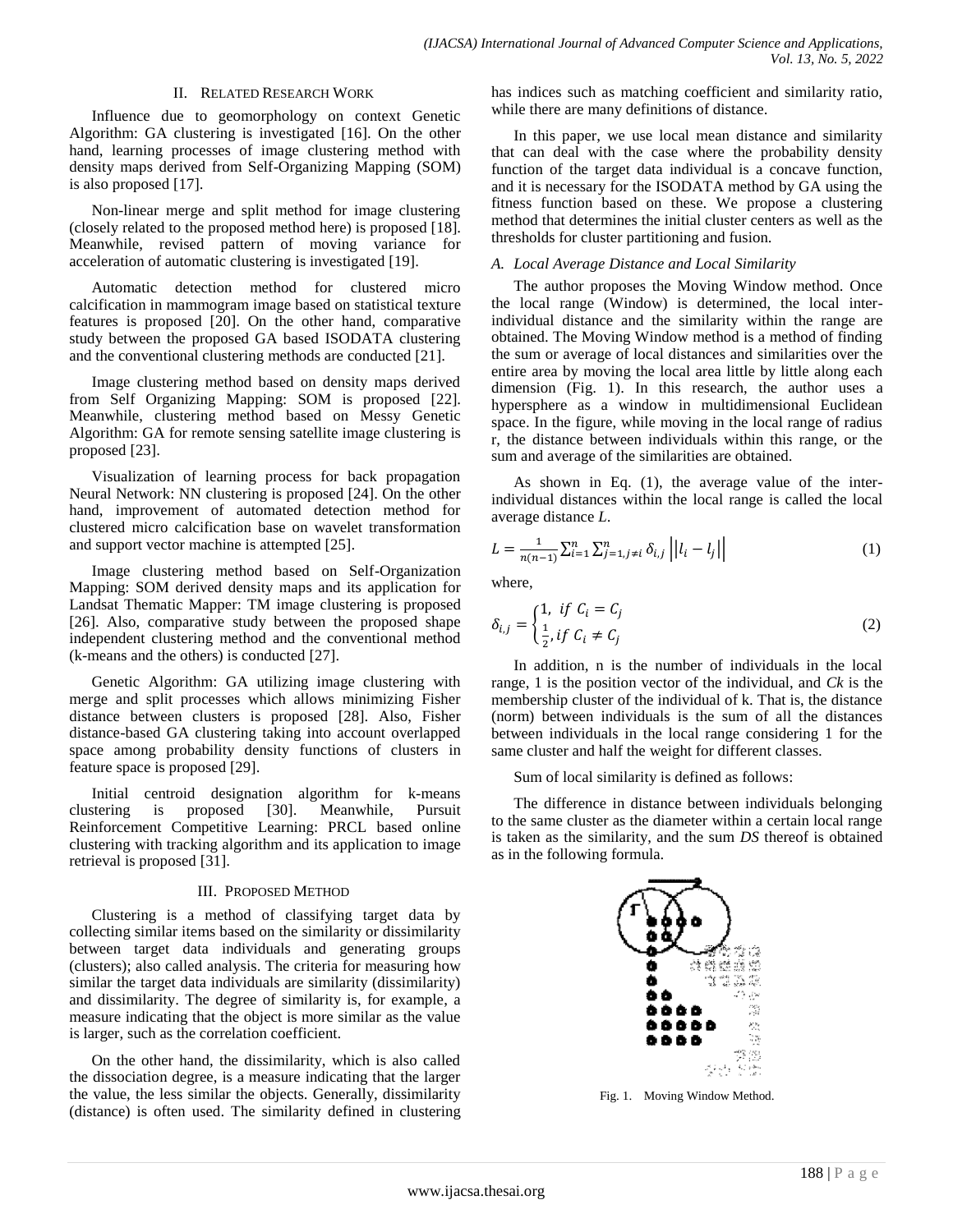$$
DS = \sum_{i=1}^{n} \sum_{j=1, j \neq i}^{n} \delta_{i,j} (2r - ||l_i - l_j||)
$$
 (3)

where,

$$
\delta_{i,j} = \begin{cases} 1, & \text{if } C_i = C_j \\ 0, & \text{if } C_i \neq C_j \end{cases}
$$
 (4)

#### *B. Determine the* S*ize and Weight of the Local Range*

The local mean distance has a role to detect inter-cluster variance. Therefore, it is desirable that the local range, that is, the window size in the Moving Window method, can cover the inter-cluster dispersion. When the window size, that is, the radius of the hypersphere is gradually increased from the minimum distance between individuals, and the total sum of the local average distances is obtained, the local average distance has a peak when the inter-cluster dispersion is covered.

This peak is found and the radius of the hypersphere in its local range is used as the reference  $r_p$ . Experiments were performed using the simulation data shown in Fig. 2(a), (b), and (c) while changing the radius of the hypersphere. The results are summarized in Table I.

Looking at Table I, even if the radius of the hypersphere is made larger than the standard to some extent, it does not affect the clustering result, but below the standard value, it greatly affects the cluster result.

This can identify both cluster individuals if *r* is set so as to include the maximum inter-individual distance between different clusters, but if set shorter than this, that is, if the local range is set narrow, both cluster individuals are separated. It means that it will be difficult. Therefore, it is sufficient to set  $\gamma$ sufficiently long, but this is directly related to the increase in processing time (proportional to  $r^2$ ), which is a problem.



| $Error(\% )$  | 0.5rp | 1.0 <sub>rp</sub> | 1.5rp | 2.0rp |
|---------------|-------|-------------------|-------|-------|
| Interrelated  | 98.55 | 0.00              | 0.00  | 0.00  |
| Nested circle | 97.30 | 0.00              | 0.00  | 0.00  |
| Spiral        | 96.77 | 96.77             | 0.00  | 0.00  |

Therefore, in this study, twice the reference value, 2*r*, was taken as the radius of the hypersphere. On the other hand, the sum of local similarities is related to the distance between individuals within a cluster. The window size should be longer than the distance between all individuals in the cluster and their nearest neighbors, and smaller than the inter-cluster variance. When the window size is small, the clustering result has a large number of clusters due to the local average distance, and in an extreme case, all individuals themselves become clusters.

Therefore, the validity of the window size can be judged from the final number of clusters. Assuming that there is no isolated individual, it is appropriate that the window size, that is, the diameter of the hypersphere, is longer than the distance  $(d_{min})$  between the individual farthest from other individuals and their nearest neighbors. First, clustering is performed by setting the radius of the hypersphere to  $d_{\min}$ . Clustering is performed by increasing the radius of the hypersphere when the number of final clusters exceeds twice the expected number, or when isolated individuals appear. This process was repeated until the final number of clusters fell within twice the expected number.

It is important for the goodness of fit so that individuals whose distance is less than a certain threshold value belong to one cluster, that is, the sum *DS* of local similarities is maximized. This is equivalent to making the local average distance *L* as small as possible. From this point of view, it is better to make the weight *M* smaller, but the effective number of *DS* is finite, so the value of the weight must be set so that the effective value of *M/L* can influence the effective number of *DS*. Also, since maximizing *DS* is prioritized, it must be *M/L* << *DS*.

## *C. GA*

*1) Real-Coded Genetic Algorithms (RCGA):* GA is an optimization algorithm that refers to the evolution of living organisms. In GA, the solution of the problem is expressed as an individual, and each individual is composed of chromosomes. Individuals evolve by selective selection, crossover, and mutation, and search for optimal solutions. Early GAs performed crossovers and mutations with binary coded bit strings of variables. This ignores the continuity of variables.

On the other hand, a GA has been proposed which uses the numerical value itself and performs crossover and mutation considering the continuity of variables. This is called Real-Coded Genetic Algorithms (RCGA). RCGA does not use the bit string like the conventional GA but expresses the individual used for the search by converting it into a real vector.

Therefore, the conventional GA chromosomal locus composition replaces the bit string with a real vector. At this time, the multidimensional vector centered on the initial cluster is used as the real vector. In this research, the initial cluster center optimization is performed based on RCGA.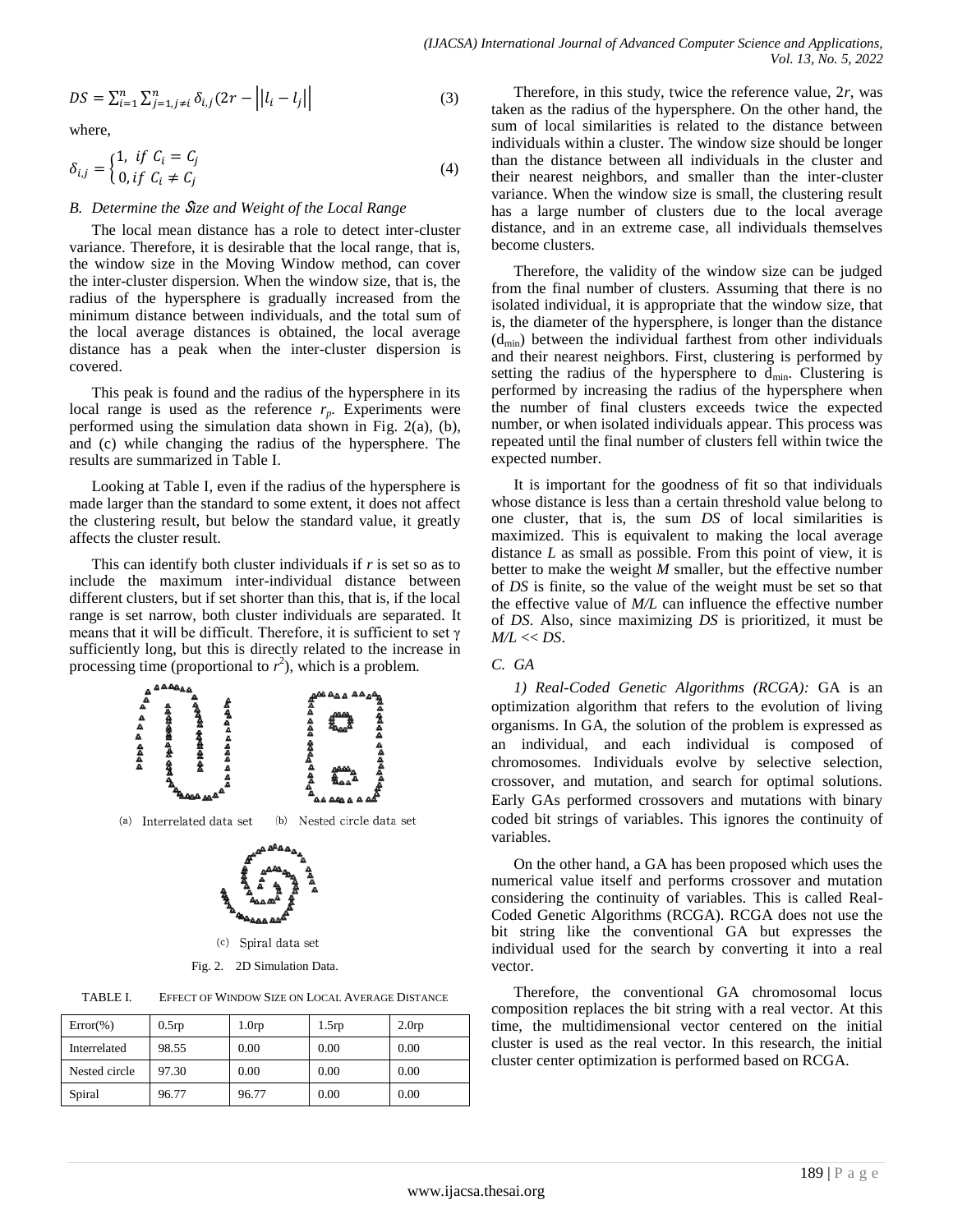*2) Fitness function:* The author defines a fitness function that maximizes the ratio of the sum of inter-cluster variance to the sum of intra-cluster variance. As for the clustering result, the cluster is configured to be optimal when the probability density function of the target data individual can be regarded as a convex function. On the other hand, if the fitness functions are defined as in Eq. (5) using the sum of local similarities and the local average distance, an optimal cluster configuration is possible even in the case of a concave function distribution.

$$
F = \sum DS + M/\sum L \tag{5}
$$

where  $F$  is the goodness of fit and  $M$  is the weight. The local mean distance represents the intra-cluster variance in the local range. The smaller this value, the smaller is the intracluster variance. If all individuals in the local range belong to individual clusters, the local mean distance is the minimum.

When this value is used as the goodness of fit, the individuals within the range tend to belong to different clusters, and it is possible to perform clustering so that the individuals at both ends of the local area with large interindividual variance belong to different clusters.

The sum of local similarities is related to the intra-cluster variance in the local range. The larger this value, the smaller the variance within the cluster in the local range. When all individuals in the local range belong to one cluster, the sum of local similarities becomes maximum. When this value is used as the goodness of fit, the number of clusters tends to decrease, and it is possible to perform clustering so that individuals with close distances belong to one cluster.

By using Eq. (5), it is possible to generate a fitness function that does not depend on the shape of the cluster by balancing the sum of the local average distance and the local similarity and considering the intra-cluster variance and intercluster variance at the same time.

*3) Crossover:* Since RCGA does not code, a crossover operator specialized for this is required. Typical examples of this include blend crossover  $(BLX-α)$  and unimodal normal distribution crossover (UNDX). BLX-α determines offspring as follows.

*a)* Let α, b be the two parents in the real-valued vector space.

*b*) Calculate the intersection [A, B].  
A = min (a, b) 
$$
-\alpha |a-b|
$$
 (6)

$$
B = \max (a, b) + \alpha |a - b|
$$
 (7)

where  $\alpha$  is a coefficient parameter.

*c)* Determine the offspring from the interval [A, B] with uniform random numbers.

That is, in the conventional GA, unlike the crossover method in which some or all of the loci of chromosomes are replaced, the vector obtained by subtracting the coefficient times the inter-individual distance from the smaller individual vector to the larger individual vector is added. It is a method of determining a crossing vector according to a uniform random number generated in the range up to it.

*4) Mutation method:* Mutations were given by normal distribution. That is, it is a method of changing the real number vector of an individual according to the normal distribution according to the probability of the mutation to be set.

*5) Selection method:* The selection method of RCGA is the tournament method, and the elite strategy to enhance the convergence performance of RCGA is adopted.

*6) RCGA Specific method and parameter setting:* RCGA is more efficient because there are many real-valued parameters in ISODATA method. In this study, RCGA is used to optimize the thresholds of initial cluster centers and division and fusion in the ISODATA method. The specific method is shown below.

- Set the number of RCGA populations to 30 and the number of generations to 300.
- Since RCGA is used, real coding is constructed by constructing a multidimensional vector from real values of each parameter and performing crossover and mutation on the vector.

The composition of the vector of chromosomes is as follows,

$$
C (S, M, A1, A2, \dots, Am)
$$
 (8)

where S is the division threshold, M is the fusion threshold, and  $A_m$  is the m-th coordinate of the initial cluster center.

In this way, the chromosome is defined by Eq. (8), and RCGA is performed to find the optimal thresholds for division and fusion of the initial cluster center and ISODATA.

- Set the tournament selection size to 3.
- Use the BLX- $\alpha$  method as the crossover method. The value of  $\alpha$  is set to 0.5 and the crossover probability is set to 70%, in order to prevent falling into a local solution and also considering the speed of convergence.
- The mutation method uses the normal distribution mutation method and sets  $\sigma$  to 0.5. Here, if the mutation probability is set to 5% or less, the local solution is likely to fall, and if the mutation probability is increased, the efficiency of GA is deteriorated, so it is set to 5%.

In order to compare the clustering results, we perform clustering of 100 sets of initial cluster centers randomly determined by uniform random numbers and calculate the maximum likelihood result and average value. The author also does some hierarchical clustering.

## *D. Improved ISODATA*

As mentioned above, the ISODATA method is a method in which target data individuals are divided by constructing cluster boundaries by the hyperplane (Voronoi division<sup>3</sup>) by

 $\overline{a}$ 

<sup>3</sup> https://en.wikipedia.org/wiki/Voronoi\_diagram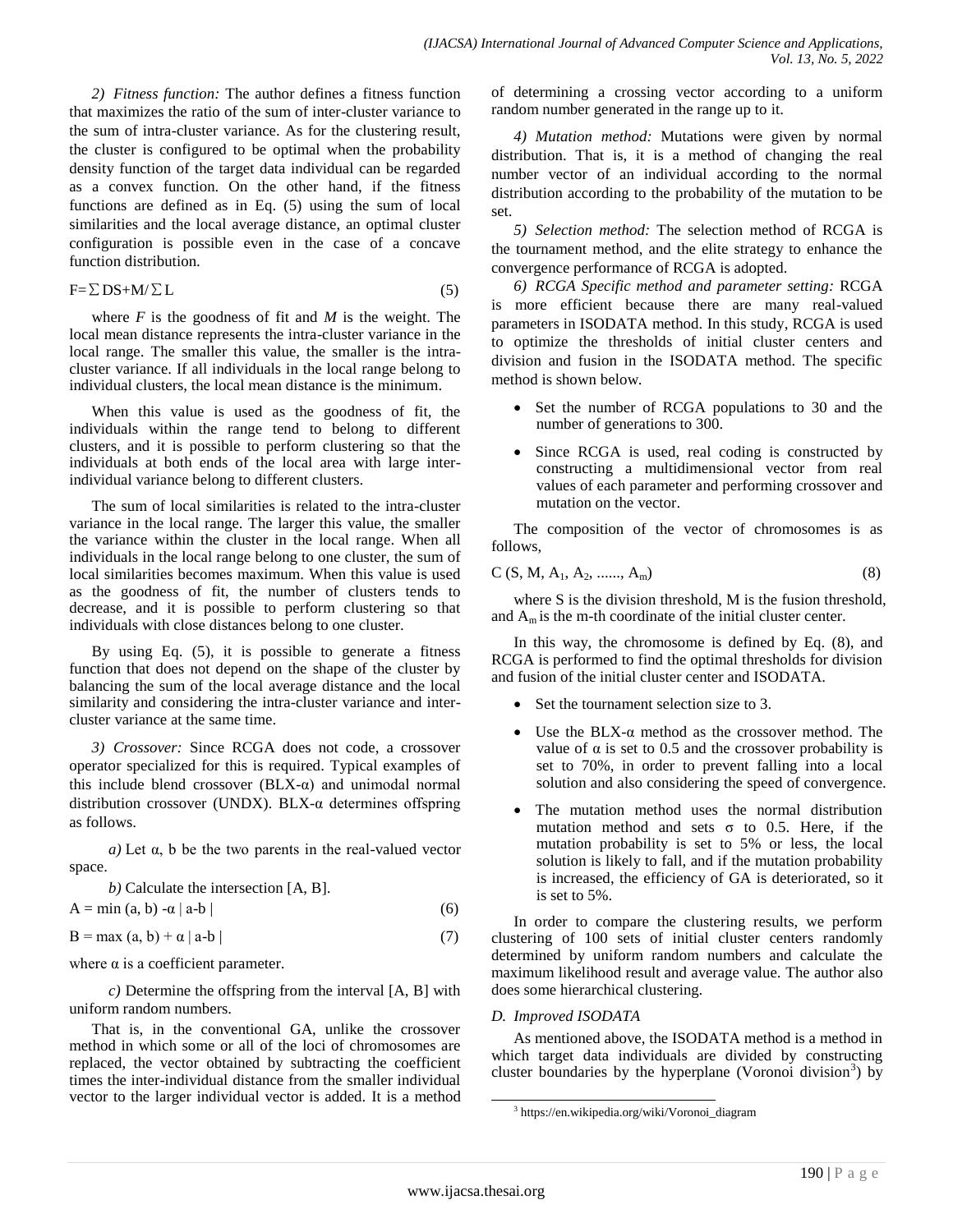the k-means method. That is, the probability density function of the cluster is implicitly assumed to be a convex function, and if the probability density function of the target data individual is a concave function, accurate cluster division cannot be expected. When the probability density function is concave, the ISODATA method may be able to deal with the division and fusion process, but there is a possibility that clusters that are correctly classified by division and fusion once will be destroyed by rearrangement.

## *E. Reduction of Calculation Amount*

In the proposed method, the initial cluster center is estimated in advance by the real-valued GA (RCGA), so that the clustering result can obtain an almost optimal cluster result without relying on the modification of the cluster center by repeating the ISODATA method. That is, the clustering result is hardly affected even if the number of iterations of the ISODATA method is reduced to some extent. In the experiment, the number of repetitions of the ISODATA method was set to 4.

In the Moving Window method, the computational complexity increases exponentially as the number of dimensions increases. In the proposed method, we decided to reduce the amount of calculation by moving each individual in order, rather than moving gradually along each dimension.

## IV. EXPERIMENTS

# *A. Dataset of Data used*

The UCI repository dataset is a data archive published by knowledge discovery researchers at the University of California, Irvine (University of California, Irvine). It can be accessed by anyone on the web page<sup>4</sup>. In this research, Iris, Wine, New thyroid, and Ruspini dataset of R, and fossil dataset of Chernoff are used for the experiment.

*1) Iris data set* The Iris data set is data of three types of iris flowers. The total number of individuals in the dataset is 150, including 50 individuals for each type. The data in this dataset is four-dimensional. They are the width and length of sepal, the width and length of petal, and the unit is cm. The Iris dataset is one of the best-known datasets for clustering.

*2) Wine dataset:* The Wine Dataset is the chemical analysis data for three Italian wines. The total number of individuals in the dataset is 178, and the number of individuals of each type is 59, 71, 48, respectively. The data in this dataset is 13 dimensions. There is a large difference in the range of data in each dimension. There are dimensions where all numbers are less than or equal to 1 and dimensions that include up to 1,000. Therefore, clustering Wine datasets is considered difficult. In this study, the normalized (Min: 0, Max: 1) Wine dataset was used.

*3) Ruspini data set:* The Ruspini Data Set is included in R and S-plus. It is four-dimensional data with four categories. The total number of individuals is 75, including 23, 20, 17, and 15 individuals.

*4) New thyroid data set:* The New thyroid data set is 5D data on infectious diseases in UCI. The total population is 215. The number of categories is 3, category 1 includes 150 individuals, category 2 includes 35, and category 3 includes 30.

*5) Fossil data set:* The fossil data set is 6-dimensional data on three types of limestone by Chernoff. The total number of individuals is 87, and each category includes 40,34,13 individuals.

These five datasets are standard datasets that are often used to compare clustering methods. Experiments were performed on these data sets. The results are summarized in Table II.

It can be seen from Table II that the error is 20.23% lower in the proposed method compared to the ISODATA method when the initial cluster centers are set randomly. It is also shown that the error of the proposed method is much smaller than that of the k-means method (ICCDA) and the single linkage method.

# *B. Satellite Imagery Data used*

Clustering was performed using a part (Fig. 3) near Kashima city in Japan extracted from satellite images of the Saga area taken by ASTER / VNIR: Visible and Near Infrared Radiometer on December 7, 2004. The sampling area shown in the figure was set, and  $30 \times 30$  identical cluster image data individuals were set. Clusters of these individuals correspond to four cluster types: sea, plants, freshwater, and urban areas. The dimension of the image data individual is 3, and the maximum value of each dimension is 255. The image is shown in Fig. 4.

TABLE II. CLUSTERING ERROR OF THE FOUR CLUSTERING METHODS FOR FIVE DATASETS OF UCI REPOSITORY

| Error $(\%)$ | Proposed | k-means | <b>ISODATA</b> | Single linkage |
|--------------|----------|---------|----------------|----------------|
| Iris         | 10.67    | 10.67   | 21.33          | 32.00          |
| Wine         | 4.49     | 5.62    | 34.65          | 61.24          |
| Ruspini      | 0.00     | 0.00    | 12.43          | 0.00           |
| Fossil       | 4.60     | 4.60    | 34.42          | 13.79          |
| New thyroid  | 13.02    | 13.95   | 31.63          | 29.77          |



Fig. 3. Satellite Images Around Kashima City, Saga Prefecture in Japan (Band: 1,2,3 N).

l

<sup>4</sup> http://mlearn .ics.uci.edu/MLRepository.html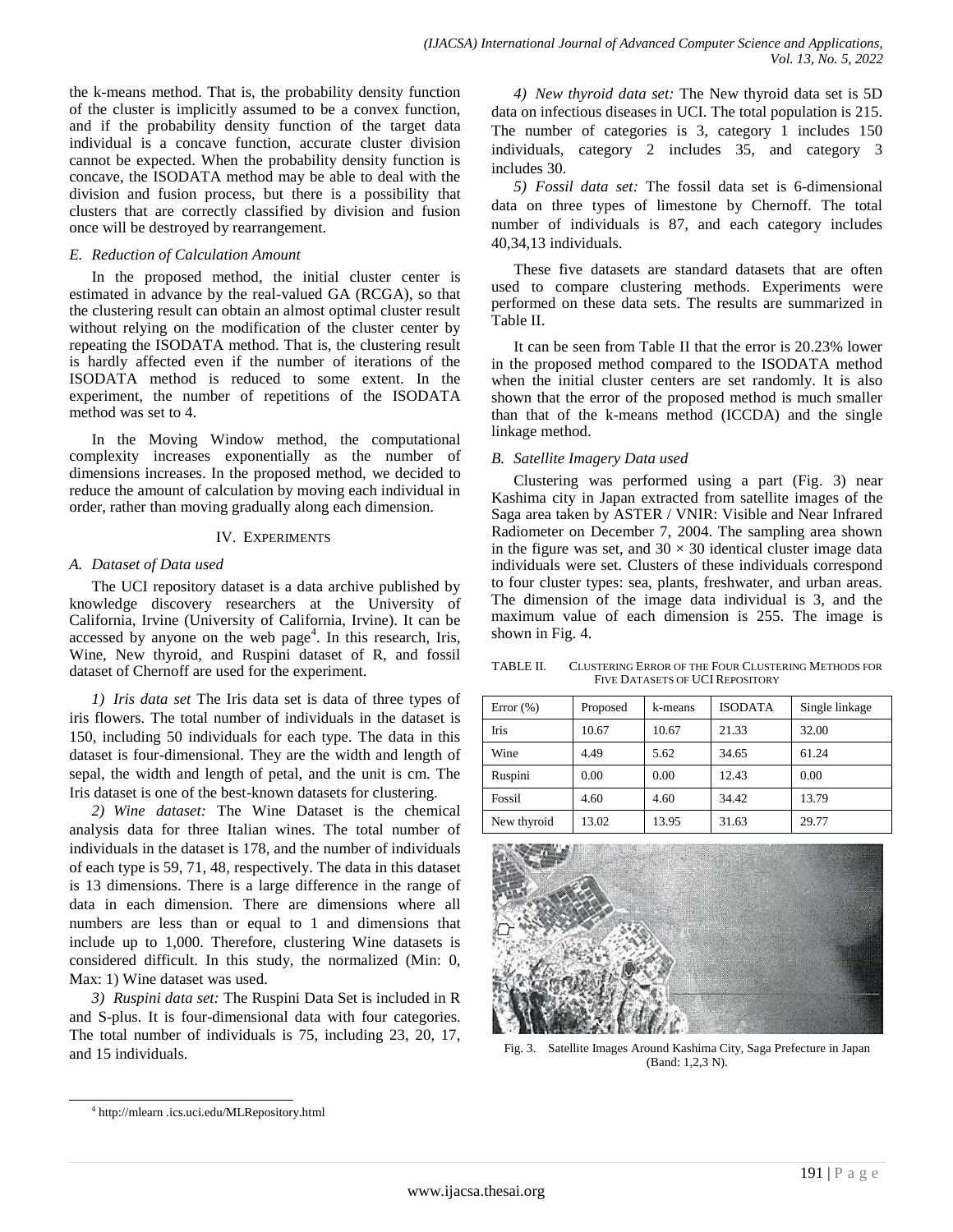

Fig. 4. Sampling Image Representing a Cluster.

The proposed method and the conventional ISODATA method are applied to the satellite image, and the cluster results are compared. In the conventional ISODATA method, the result based on the Ward method is used for the initial cluster center. The results are shown in Table III and Fig. 5. As shown in Fig. 5 of the clustered results of the proposed method and ISODATA, there are some clustering errors at the bottom right of the clustered result of ISODATA while there is no error for the proposed method.

As can be seen from this table, it is shown that the proposed method is also effective for satellite data in which the probability density function of the target data individual is a concave function. Also, from the center of the original image in Fig.  $6(a)$ , a part of  $32 * 32$  pixels include the above four categories. Fig. 6(a) is extracted to perform clustering by the proposed method and the conventional ISODATA method. Applied and compared the cluster results. The results of clustering are shown in Fig. 6(b) and 6(c).

| TABLE III. | <b>RESULTS OF EXPERIMENTS USING SATELLITE IMAGES</b> |
|------------|------------------------------------------------------|
|            |                                                      |

| Method           | Proposed  | <b>ISODATA</b> |
|------------------|-----------|----------------|
| Error $(\%)$     | 0.00      | 3.89           |
| Elapsed time (s) | 25567.445 | 1.134          |



(a) Proposed (b) ISODATA Fig. 5. Clustered Results of Proposed Method and ISODATA.



Fig. 6. Original Satellite Image and the Clustered Results of the Conventional ISODATA and the Proposed Method.

In comparison with the ISODATA method, which does not form a cluster corresponding to this distribution, it can be seen that the proposed method forms an appropriate cluster.

It can be seen that the proposed method also gives better results for satellite image data than the conventional ISODATA method, especially for classification of fresh water.

#### V. CONCLUSION

From the results of clustering experiments using simulation, UCI repository dataset and ASTER / VNIR images, the proposed method was superior to the conventional method in all cases. It was found that the proposed method has a higher degree of separation than the conventional method even when the probability density function of the clustering target data individual is a concave function, and a good clustering result is obtained. Therefore, the proposed method overcomes the problem that accurate clustering cannot be expected when it is difficult to set the parameters of the ISODATA method (initial cluster center and threshold of division / fusion: split / merge) and when the probability density function of the ISODATA method is concave.

Although the calculation time of the proposed method is longer than that of the conventional method by the amount of parameter setting by the real-valued genetic algorithm, the cluster accuracy is significantly improved, and it is effective when the cluster accuracy is important.

#### VI. FUTURE RESEARCH WORKS

Further research works are required for validation of the proposed clustering method with the other satellite imagery data. Furthermore, the alternative optimization algorithms of